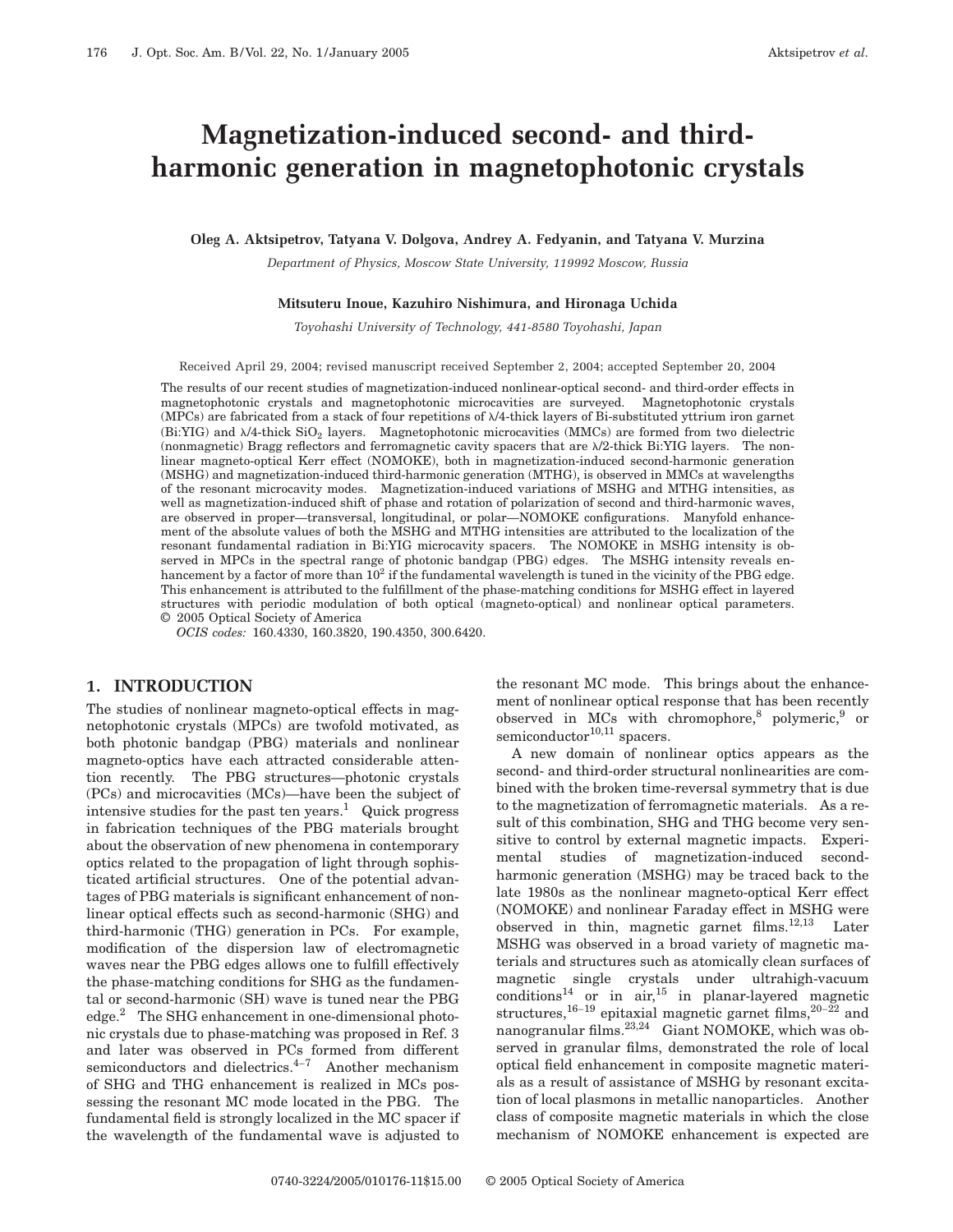magnetic PBG materials. This idea initiated nonlinear magneto-optical studies in MPCs, and MSH $G^{25,26}$  and  $MTHG^{27}$  have been observed recently. Diffraction in MSHG from periodic arrays of magnetic stripes, which can be considered MPCs in a certain sense, has also been observed.28

Generally, various magnetic PBG materials (for a brief review see Ref. 29) yield a mechanism for molding the flow of light that is flexible under external control impacts such as dc magnetic fields. For this reason they can find widespread use as optical isolators, optical switchers, magnetic field sensors, and spatial light modulators, as well as new materials for magneto-optical imaging and detection. MPCs with the single magnetic layer squeezed between two high-finesse dielectric Bragg reflectors have been designed recently.<sup>30</sup> Such MPCs act as microcavities and have a resonant optical transition– microcavity mode located in the PBG. Spatial localization of the optical field at the wavelength resonant with the microcavity mode leads to the Faraday-effect enhancement observed in MPCs with magnetic, Bisubstituted yttrium iron garnet  $(Bi:YIG),^{30}$  Co-ferrite,  $^{31}$ or Co-Sm-O granular film<sup>32</sup> spacers. More advanced MPCs formed of multilayer stacks of  $\lambda/4$ -thick-Bi:YIG– $\lambda$ / 4-thick-SiO<sub>2</sub> pairs that were developed recently<sup>33</sup> show prospective magneto-optical and nonlinear magnetooptical properties.

In this paper, recently published<sup>27,34,35</sup> and new results of nonlinear magneto-optical studies, both in Bi:YIGbased MPCs and magnetophotonic microcavities (MMCs), are surveyed. The mechanisms of magnetizationinduced variations in SHG and THG intensity, magnetization-induced rotations of the SH and TH wave polarization, and relative SH phase shifts are discussed in terms of local field enhancement in MMCs and phasematching fulfillment in MPCs.

The paper is organized as follows. Section 2 presents a brief phenomenological description of MSHG and MTHG in magnetic films and analysis of symmetry properties of the quadratic and cubic susceptibility tensors of Bi:YIG layers of MPCs and MMCs. The details of MPC and MMC sample fabrication and the experimental setup are given in Section 3. Section 4 is devoted to the observation of the NOMOKE in MSHG and MTHG for MPCs and MMCs. The studies are concluded in Section 5.

#### **2. BACKGROUND**

In centrosymmetric materials the magnetization vector does not break inversion symmetry because of its axial nature. Consideration of the nonlinear magnet-optical effects in SHG within the electric-dipole approximation requires the lack of inversion symmetry. Magnetizationinduced effects in THG can be observed in materials of any symmetry. Electromagnetic fields at the doubled and tripled frequencies of the fundamental radiation are induced by the quadratic and cubic nonlinear polarizations  $P^{(2)}(2\omega)$  and  $P^{(3)}(3\omega)$  that are written in the electric-dipole approximation as

$$
\mathbf{P}^{(2)}(2\omega) = \chi^{(2)}(\mathbf{M}); \mathbf{E}_{\omega}\mathbf{E}_{\omega}, \qquad (1)
$$

$$
\mathbf{P}^{(3)}(3\omega) = \chi^{(3)}(\mathbf{M}) \, \mathbf{E}_{\omega} \mathbf{E}_{\omega} \mathbf{E}_{\omega} . \tag{2}
$$

 $\mathbf{E}_{\omega}$  is the fundamental field amplitude and  $\chi^{(2)}$  and  $\chi^{(3)}$ are the quadratic and cubic electric-dipole susceptibility tensors of magnetic material (garnets) forming the MPCs and MMCs. Hereafter, the influence of the domain walls is neglected since all effects in MSHG and MTHG presented here are observed under saturating dc magnetic fields provided for the single-domain state of magnetic garnet films. Dependence of the  $\chi^{(2)}$  and  $\chi^{(3)}$  tensors on the magnetization vector **M** is written as a sum of three terms:

$$
\chi^{(2)}(\mathbf{M}) = \chi^{(2,0)} + \chi^{(2,1)} \cdot \mathbf{M} + \chi^{(2,2)} \cdot \mathbf{M} \mathbf{M}, \tag{3}
$$

$$
\chi^{(3)}(\mathbf{M}) = \chi^{(3,0)} + \chi^{(3,1)} \cdot \mathbf{M} + \chi^{(3,2)} \cdot \mathbf{M} \mathbf{M}.
$$
 (4)

Tensors  $\chi^{(2,0)}$  and  $\chi^{(3,0)}$  describe the nonmagnetic (crystallographic) contributions to  $\chi^{(2)}$  and  $\chi^{(3)}$ , respectively; axial tensors (or pseudotensors)  $\chi^{(2,1)}$  and  $\chi^{(3,1)}$  induce the MSHG and MTHG contributions in  $P^{(2)}(2\omega)$  and  $P^{(3)}$  $\times$  (3 $\omega$ ), which are odd in the magnetization; while the tensors  $\chi^{(2,2)}$  and  $\chi^{(3,2)}$  are responsible for the MSHG and MTHG terms even in **M**. Nonzero tensor elements can be found through invariance of susceptibility tensors under symmetry elements of the point group of the particular material considered, taking into account different transformation matrices for polar and axial frames.

Crystals of yttrium iron garnets possess inversion symmetry; however, thin garnet films, both epitaxial and polycrystalline, are noncentrosymmetric. The lowering of symmetry of the initially centrosymmetric garnet lattice was deduced by observation of a magnetoelectrical effect linear in the electric field that requires a medium with broken inversion symmetry.<sup>36</sup> Lattice deformation and variation of the lattice parameters of polycrystalline yttrium garnet films due to the formation of oxygen vacancies is obtained directly from x-ray-diffraction analysis.37 Numerous SHG studies in magnetic garnet films also prove the breaking of inversion symmetry. For example, enhancement of quadratic susceptibility of Bi:YIG films in comparison with undoped YIG film was directly observed in reflected<sup>38</sup> and transmitted<sup>22</sup> SHG. Temperature variations of the SHG response were observed in Bi-doped garnet films grown on gadolinium gallium garnet substrates.20,39 Thickness dependence of SH intensity from Bi:YIG films is reported in Ref. 12.

Inversion symmetry of Bi:YIG films is broken since the film plane is not a mirror plane any longer. Such growthinduced film anisotropy is most likely attributed to local distortion of the garnet cell by bismuth atoms and their ordering on the nonequivalent crystallographic sites during film growth.39 Another source of enhanced quadratic susceptibility of Bi:YIG films has been proposed as lattice misfit strain in the deformed garnet layer near the substrate $37,40$  forming the polar axis along the film normal. Both mechanisms could be responsible for the breaking of inversion symmetry in the Bi:YIG layers in the MPCs and MMCs studied. The garnet films used are heavily doped by Bi atoms (one Bi atom for two Y atoms), thus large distortions in the dodecahedral, rare-earth-ion sublattice of the garnet crystal cell are expected. The polar axis along the Bi:YIG film normal can also be produced by film sputtering on the fused quartz substrate or amorphous silicon dioxide layers and subsequent high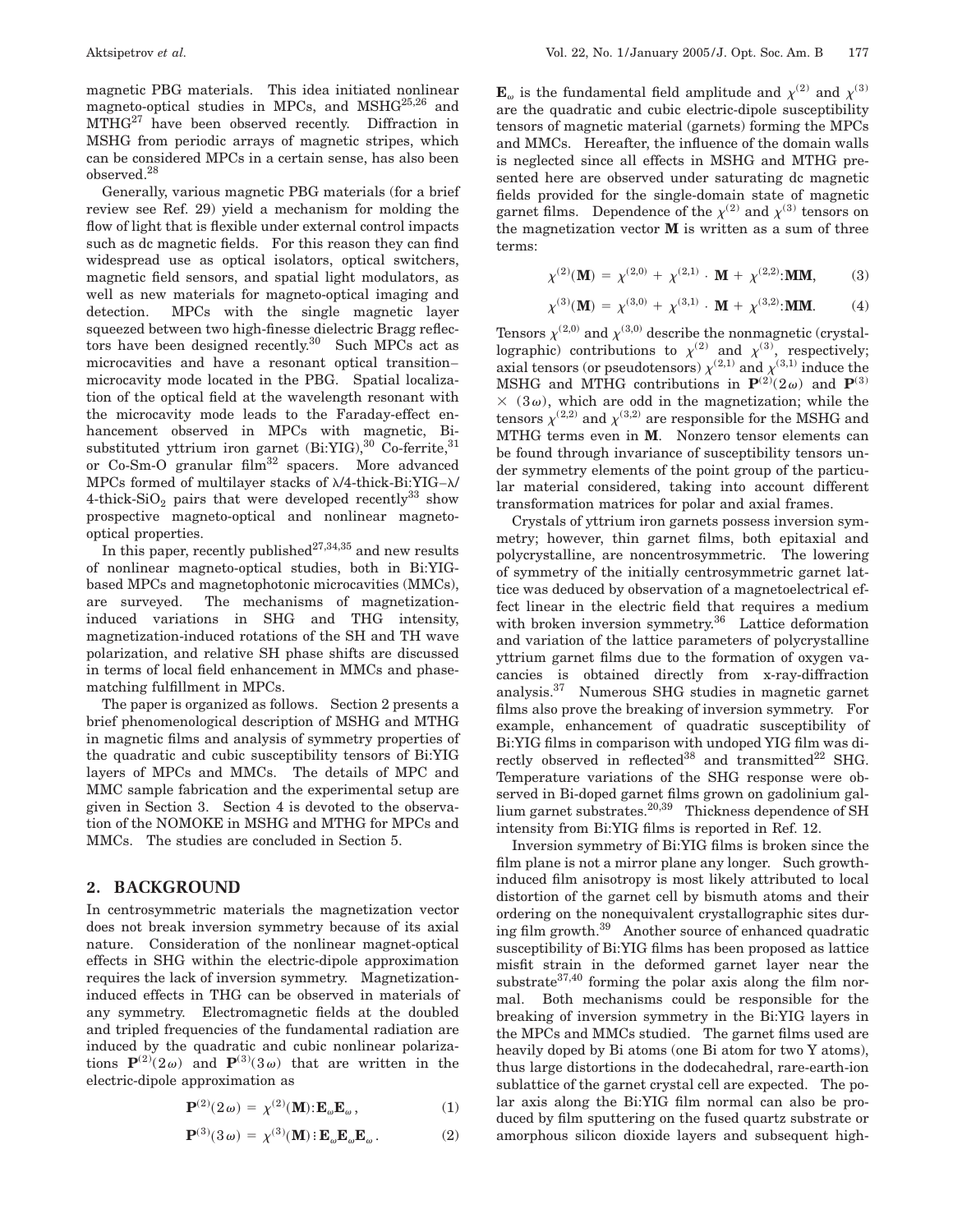temperature annealing of the Bi:YIG layer with two nonequivalent—garnet–air and garnet–silicon dioxide interfaces.

However, a description of microscopic mechanisms of inversion-symmetry breaking in Bi:YIG films remains incomplete. We use the macroscopic description of electricdipole SHG sources in garnet films, which deals with appropriate symmetry elements related to the whole garnet film. Bi:YIG films are treated as layers possessing the  $\infty$ *m* symmetry group with mirror planes perpendicular to the film plane. Take a Cartesian frame  $\mathbf{e}_x$ ,  $\mathbf{e}_y$ ,  $\mathbf{e}_z$  with the *xy* plane perpendicular to the symmetry planes  $m_z$ . The *xy* plane is a film surface and the *xz* plane denotes the plane of incidence. The nonzero elements of the  $\chi^{(2,1)}$ and  $\chi^{(3,1)}$  tensors describing the magnetization-induced quadratic and cubic polarizations  $P_i^{(2),M}$  $\mathcal{L} = \chi^{(2,1)}_{ijkL} E_j^{\omega} E_k^{\omega} M_L \quad \text{and} \quad P_i^{(3),M} = \chi^{(3,1)}_{ijklN} E_j^{\omega} E_k^{\omega} E_l^{\omega} M_N \quad \text{are}$ shown in Table 1. For comparison the nonzero elements of the  $\chi^{(2,0)}$  and  $\chi^{(3,0)}$  tensors defining the nonmagnetic component of the quadratic and cubic polarizations  $P_i^{(2),NM} = \chi_{ijk}^{(2,0)}E_j^{\omega}E_k^{\omega} \quad \text{and} \quad P_i^{(3),NM} = \chi_{ijkl}^{(3,0)}E_j^{\omega}E_k^{\omega}E_l^{\omega} \quad \text{are}$ also shown. Tensor elements are divided into the magnetization directions and polarization combinations to which they contribute.

In transparent materials elements of the  $\chi^{(2,0)}$  and  $\chi^{(3,0)}$  tensors are real values, but components of  $\chi^{(2,1)}$  and  $\chi^{(3,1)}$  tensors are imaginary values. Interference between nonmagnetic and magnetization-induced components of SH or TH fields, which leads to observation of magnetization-induced effects in the SH and TH intensities odd in the magnetization, requires absorption. This is the case for Bi:YIG films that have an absorption band above  $550-500$  nm, depending on the Bi content.<sup>41</sup> Bi:YIG film transparency in the red and IR regions allows the high-contrast, multiple interference of the fundamental radiation that results in pronounced PBG effects and localization of the fundamental field resonant with the microcavity mode.

## **3. SAMPLES AND SETUP**

MMCs are formed from two dielectric Bragg reflectors and a ferromagnetic cavity spacer. The reflectors consist of five pairs of alternating quarter-wavelength-thick  $SiO<sub>2</sub>$ and  $Ta_2O_5$  layers. The cavity spacer is a Bi:YIG layer  $Bi_{1.0}Y_{2.0}Fe_{5}O_{x}$ . The spacer optical thickness is a half wavelength. MMCs are grown on a glass substrate by the rf sputtering of corresponding targets in an  $Ar^+$  atmosphere with sputtering pressure of 6 mTorr. Before fabrication of the top Bragg reflector the sample is annealed in air at 700 °C for 20 min for residual oxidation and crystallization of the Bi:YIG spacer. The MMC samples have  $\lambda_{MC} \approx 900$  nm and  $\lambda_{MC} \approx 1115$  nm that correspond to Bi:YIG spacer thicknesses of  $\approx$ 195 nm and 245 nm, respectively. Hereafter  $\lambda_{MC}$  denotes the spectral position of the microcavity mode at normal incidence and is determined by the optical thickness of the layers forming the MMCs.

For MPCs  $\lambda_{MC}$  is replaced by  $\lambda_{PC}$ , which is related to the PBG center of the MPC at normal incidence. MPCs are fabricated from a stack of four repetitions of  $3\lambda_{\text{PC}}/4$ -thick Bi:YIG layers and  $\lambda_{\text{PC}}/4$ -thick SiO<sub>2</sub> layers with  $\lambda_{PC} \approx 950$  nm.<sup>33</sup> Topmost and bottommost layers of the MPCs are Bi:YIG. MPCs are grown on a fused quartz substrate by rf sputtering. After evaporation of each successive Bi:YIG layer, the sample is removed from the sputtering chamber and annealed in air at 700 °C. Cleavages of MMCs and MPCs are studied with a fieldemission-scanning-electron microscope (FESEM). FESEM images are shown in Fig. 1. Good reflector periodicity and sharp interfaces between magnetic garnet and dielectric layers are seen. Small, gradual increase of the upper garnet layer thicknesses in MPCs is apparently associated with different shrinkage of the garnet films during annealing and changes in sputtering rate due to the change in substrate temperature during sputtering. Hysteresis loops measured in a vibrating-sample magnetometer show that the coercivity of MPCs and MMCs is approximately 30 Oe for tangential field application. A saturating field that is slightly above 100 Oe indicates the easy-magnetization axis aligned along the Bi:YIG surfaces.

Spectroscopy of microcavities and one-dimensional photonic crystals implies tuning of the wave-vector component  $k_z$  parallel to the periodicity direction. Two configu-

Table 1. Nonzero Elements of  $\chi^{(2,1)}_{ijkL},~\chi^{(3,1)}_{ijkN},~\chi^{(2,0)}_{ijk}$  , and  $\chi^{(3,0)}_{ijkl}$  Tensors for the  $\infty$ *m* Symmetry Group Divided **into the Magnetization Vector Components (Columns) and Polarization Combinations of the Fundamental and Harmonic Waves (Rows)**

|                   | Third-Harmonic Generation                        |                               |                        |                                             | Second-Harmonic Generation         |                             |                  |                               |
|-------------------|--------------------------------------------------|-------------------------------|------------------------|---------------------------------------------|------------------------------------|-----------------------------|------------------|-------------------------------|
|                   | $\times {M}_{\textstyle \scriptscriptstyle X}^a$ | $\times M_{Y}$                | $\times M_{Z}$         | $\times 1$                                  | $\times M_{\scriptscriptstyle{X}}$ | $\times M_{\rm v}$          | $\times M_{Z}$   | $\times 1$                    |
| $s \rightarrow s$ | $\left($                                         | 0                             | $\Omega$               | $\chi_{y y y y}$                            | $\chi_{\rm yyX}$                   | $\mathbf{0}$                | $\Omega$         | $\Omega$                      |
| $s \rightarrow p$ | $\chi_{zyyyX}$                                   | $\Omega$                      | $\chi_{xyyyZ}$         | 0                                           | $\bf{0}$                           | $\chi_{xyyY}$               | $\theta$         | $\chi_{zyy}$                  |
| $p \rightarrow s$ | $\chi_{\text{yxxzX}}$ ,                          | $\Omega$                      | $\chi_{\text{v}zzz}$ , | $\bf{0}$                                    | $\chi_{\text{vxxX}}$ ,             | $\boldsymbol{0}$            | $\chi_{y x z Z}$ |                               |
|                   | $\chi_{\nu z z z X}$                             |                               | $\chi_{\rm{vxxzZ}}$    |                                             | $\chi_{yzzX}$                      |                             |                  |                               |
| $p \rightarrow p$ | $\mathbf{0}$                                     | $\chi_{zxzzY}, \chi_{xxxzY},$ | $\bf{0}$               | $\chi_{zzzz}$ , $\chi_{xxxx}$ ,             | $\bf{0}$                           | $\chi_{xxxY}, \chi_{xzzY},$ | $\bf{0}$         | $\chi_{zzz}$ , $\chi_{xzx}$ , |
|                   |                                                  | $\chi_{zxxxY}, \chi_{xzzzY}$  |                        | $\chi_{zxxz}$ , $\chi_{x x z z}$            |                                    | $\chi_{zxzY}$               |                  | $\chi_{zxx}$                  |
| $m \rightarrow s$ | $\chi_{yyyzX}$                                   | $\chi_{\nu x \nu z}$ Y        | $\chi_{yxyyZ}$         | $\chi_{\text{vxxy}}$ , $\chi_{\text{vvzz}}$ | $\bf{0}$                           | $\chi_{yxyY}$               | $\mathbf{0}$     | $\chi_{yzy}$                  |
| $m \rightarrow p$ | $\chi_{zxxyX}, \chi_{xyzzX},$                    | $\chi_{zxyyY}, \chi_{xyyzY}$  | $\chi_{xyzzZ}$ ,       | $\chi_{xxyy}$ , $\chi_{zyyz}$               | $\chi_{zyzX}$ ,                    | $\mathbf 0$                 | $\chi_{xyzZ}$    |                               |
|                   | $\chi_{xxyzX}$                                   |                               | $\chi_{xxxyZ}$         |                                             | $\chi_{xyxX}$                      |                             |                  |                               |

 $^{a}M_{X}$ ,  $M_{Y}$ , and  $M_{Z}$  relate to the longitudinal, transversal, and polar NOMOKE configurations. Columns containing nonmagnetic SHG and THG contributions are denoted by 31. *m* indicates the mixed polarization of the fundamental radiation, which is 45°-rotated relative to the *s* and *p* polarizations. The bottom two rows contain the nonzero tensor elements that contribute in polarization combinations with *m* polarization only.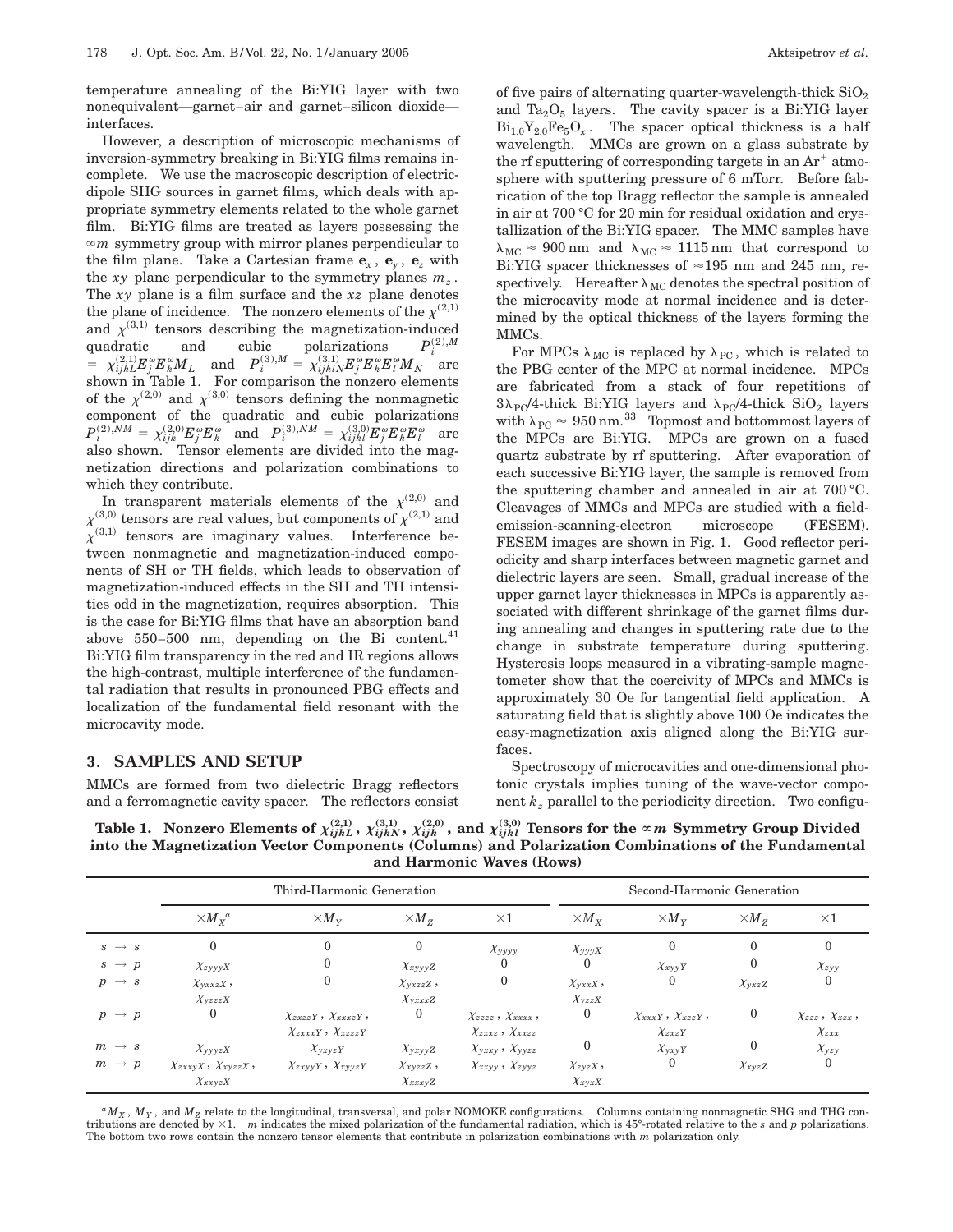

Fig. 1. FESEM images of the MMC (upper panel) and MPC (lower panel) cleavages.

rations of the nonlinear spectroscopy are used in the study. In the first one, the fundamental wavelength  $\lambda_{\omega}$  is tuned at the fixed angle of incidence  $\theta$ . This mode is termed below ''spectroscopy in the frequency domain.'' The output of a nanosecond optical-parametric-oscillator laser system tunable from 720 nm to 1000 nm is used as the fundamental radiation. Laser energy is approximately 10 mJ per pulse, pulse width is below 2 ns, and laser spot area is  $0.5$  mm<sup>2</sup>.

The case of tuning the angle of incidence while keeping the fundamental wavelength fixed is called angular spectroscopy or ''spectroscopy in the wave-vector domain.'' For this the 1064-nm output of a nanosecond, YAG laser is used. Energy is below 10 mJ per pulse, pulse width is approximately 15 ns, and the laser spot area is 1.0 mm<sup>2</sup>. Radiation at the SH or the TH wavelength is selected by an appropriate set of color and interference filters and detected by a photomultiplier tube. The SH-intensity spectrum acquired in the frequency domain is normalized over the spectral sensitivity of the detection system and tuning curve of the optical parametric oscillator by means of a SH-intensity reference channel operating with a slightly wedged, *z*-cut quartz plate and with the detection system identical to that in the sample channel.

The saturating dc magnetic field of strength up to 2

kOe that provides the single-domain state is applied tangentially to the samples for the longitudinal and transversal NOMOKE, or along the normal to the samples for the polar NOMOKE with a permanent FeNdB magnet.

### **4. RESULTS AND DISCUSSION**

#### **A. Optical and Magneto-Optical Spectra of Magnetophotonic Crystals and Microcavities**

Figure 2 shows the transmission spectrum of a MMC. Low transmission is observed in the spectral region from 750 nm to 1000 nm where transmittance is decreased down to  $10^{-3}$ . This corresponds to the PBG of the microcavity. The PBG spectral width and the value of attenuation in the PBG are determined by the number of repetitions and the refractive-index difference in the  $SiO<sub>2</sub> - Ta<sub>2</sub>O<sub>5</sub>$  Bragg reflectors. A peak in the transmittance spectrum observed at 910 nm is attributed to the microcavity mode. The quality factor of the MMC is  $Q_{\omega}$ =  $\lambda_0 / \Delta \lambda_0 \approx 75$ , where  $\lambda_0$  is the resonant wavelength and  $\Delta\lambda_0$  is FWHM. The spectrum of the Faraday rotation angle  $\theta_F$  measured by crossed Glan-prism polarizer and analyzer is also shown in Fig. 2. The  $\theta_F$  spectrum has a peak at the MMC mode where  $\theta_F$  is enhanced up to  $-1.5^{\circ}$ . This corresponds to an effective rotation value of  $-7.7^{\circ}/\mu$ m, which is  $\approx$  50 times larger than the Faraday rotation in a single Bi:YIG film on the same substrate measured at this wavelength.

The optical transmission spectrum of a MPC is shown in Fig. 3. The spectral region from 850 nm to 1100 nm with a small transmittance indicates the PBG. The smallest transmittance value is reached at  $\lambda_{\omega} \approx 965$  nm and is approximately 0.10. Outside the PBG, the optical spectrum shows interference fringes, where transmittance is increased up to 0.9.  $\theta_F$  is enhanced up to -0.8° at the long-wavelength edge of the PBG at 1100 nm. This corresponds to an effective value of  $-0.75^{\circ}/\mu$ m, which is approximately 8 times larger than the Faraday rotation in the single Bi:YIG film at this wavelength. For the wavelengths tuned inside the PBG, Faraday rotation is strongly suppressed. Peaks of  $\theta_F$  at 750 nm and



Fig. 2. Spectra of transmittance (filled circles) and the Faraday rotation angle (open circles) of the MMC with  $\lambda_{\rm MC}\approx 900\,{\rm nm}$ measured at normal incidence.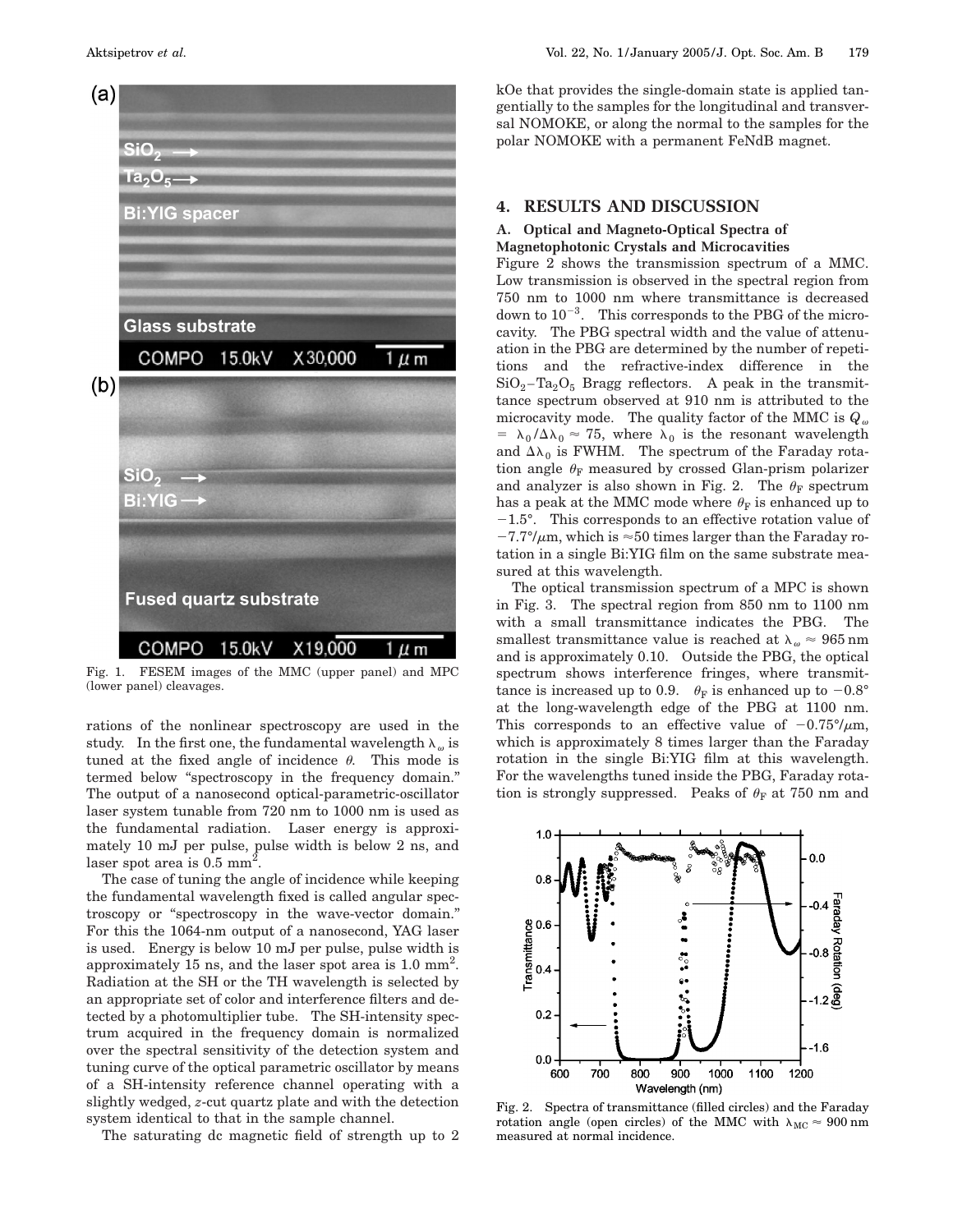

Fig. 3. Spectra of transmittance (filled circles) and the Faraday rotation angle (open circles) of the MPC with  $\lambda_{PC} \approx 950$  nm measured at normal incidence.



Fig. 4. SHG spectra of the MMC with  $\lambda_{MC} \approx 900$  nm measured in the *p*-in, *p*-out (open circles) and *s*-in, *p*-out (filled circles) polarization combinations.

830 nm correlate with transmission spectrum maxima. The  $\theta_F$  increase with the decrease in wavelength associated with the Faraday rotation spectrum of Bi:YIG.

#### **B. Resonant Second- and Third-Harmonic Generation in Magnetophotonic Microcavities**

The SHG spectra of MMC are presented in Fig. 4. The spectra have peaks in the fundamental wavelength interval from 850 nm to 880 nm. For oblique angles of incidence, the modes are shifted to the shorter fundamental wavelength and observed at  $\lambda_{\omega} = \lambda_{\text{MC}}(1$  $- n_{YIG}^{-2} \sin^2 \theta^{1/2}$ , where  $n_{YIG}$  is the refractive index of the Bi:YIG spacer. The peak positions correlate with the microcavity modes for the *s*- and *p*-polarized fundamental radiation and are separated by 10 nm. The SH intensity  $I_{2\omega}$  at the microcavity mode is enhanced by a factor of at least  $10^3$  relative to that outside the PBG, where fundamental wave propagation is allowed. The quality factor of the SHG resonances  $Q_{2\omega} \approx 160 \pm 5$ , which is approximately twice as large as  $Q_{\omega}$ . The SH intensity is negligible at the PBG edge of the MMC, where phase-matched SHG from layers forming mirrors is expected.<sup>5,7</sup> Thus the  $SiO_2$ -Ta<sub>2</sub>O<sub>5</sub> Bragg reflectors are considered linear media. The SHG enhancement is due to the spatial localization of the resonant fundamental radiation in the spacer. The negligible SHG signal observed in the *s*-in, *s*-out and *p*-in, *s*-out polarization combinations confirms the symmetry considerations for nonzero elements of the  $\chi^{(2,0)}$  and  $\chi^{(2,1)}$  tensors.

Similar resonant enhancement produced by fundamental radiation localization is observed in THG. Figure 5 shows the angular THG spectra measured in the *p*-in, *p*-out and *s*-in, *s*-out polarization combinations. These polarization combinations are the only ones allowed in the case of nonmagnetic THG in the in-plane isotropic films. The angular spectra have the peaks of the TH intensity  $I_{3\omega}$  at the angle of incidence corresponding to the resonance of the fundamental radiation with the microcavity mode. As in the case of the SHG, *p*- and *s*-polarized modes are shifted by 1.5°–2° relative to each other.

The spectral splitting of the SHG peaks for *s*- and *p*-polarized fundamental waves is associated with the splitting of the microcavity modes for these polarization states that is most likely a manifestation of the straininduced anisotropy of the Bi:YIG layer and of the nonequal diagonal elements of the permittivity tensor. Birefringence in the Bi-substituted iron garnet films with optical axis along the film normal<sup>42</sup> is attributed to a mismatch in the film and substrate lattice parameters as well as to the lattice distortions from the Fe ions on the octahedral and tetrahedral sites.<sup>43</sup> In polycrystalline garnet films prepared on quartz substrates, uniaxial optical anisotropy accompanied by magnetic anisotropy can also be induced by garnet lattice distortions due to O vacancies



Fig. 5. THG spectra of the MMC with  $\lambda_{MC} \approx 1115$  nm measured in the *p*-in, *p*-out (open circles) and *s*-in, *s*-out (filled circles) polarization combinations.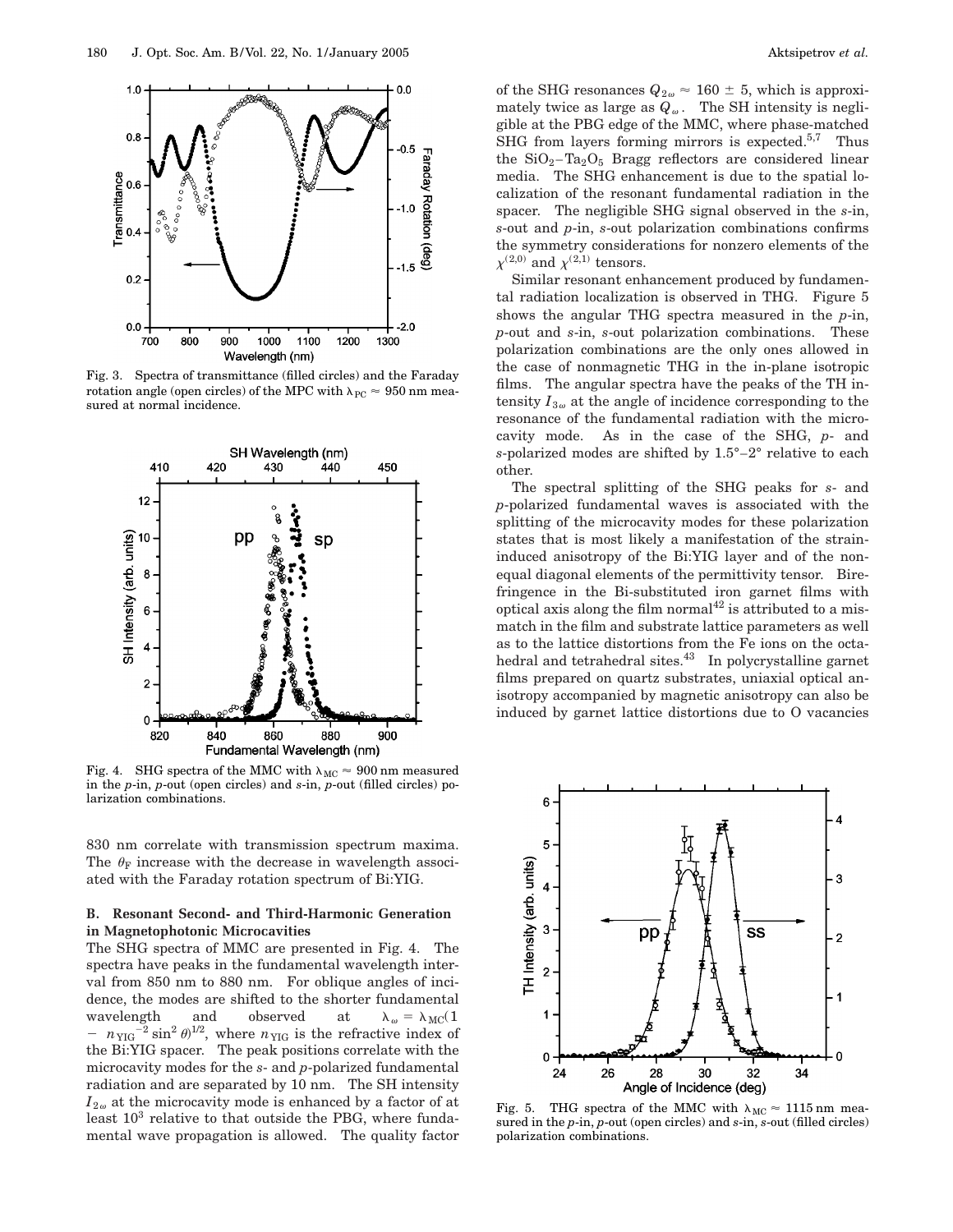

Fig. 6. Intensity effects in MSHG: the spectrum of transversal NOMOKE in SHG measured in the *p*-in, *p*-out polarization combination for opposite directions of magnetization. Filled circles stand for  $M_Y$  and open circles for  $-M_Y\,.$  Inset: spectral dependence of the SHG magnetic contrast when the fundamental wavelength is in the vicinity of the microcavity mode.



Fig. 7. Intensity effects in MSHG: the angular dependence of transversal NOMOKE in SHG measured in the *p*-in, *p*-out polarization combination for opposite directions of magnetization. Filled circles stand for  $M_Y$  and open circles for  $-M_Y$ . Inset: the angular spectrum of the SHG magnetic contrast when the fundamental angle of incidence is in the vicinity of the microcavity mode.

and to the difference in thermal expansion coefficients of the film and the substrate.<sup>37</sup>

#### **C. MSHG in Magnetophotonic Microcavities**

### *1. Transversal NOMOKE in MSHG: Intensity and Phase Effects*

Figure 6 shows SH intensity as a function of the fundamental wavelength measured in the MMC with  $\lambda_{MC}$  $\approx$  900 nm for opposite directions of the dc magnetic field applied in the transversal configuration  $\mathbf{M} = (0, M_Y, 0)^{34}$  The SH intensity is enhanced as the The SH intensity is enhanced as the fundamental wave is tuned across the microcavity mode. The ratio of the intensities for opposite directions of the magnetic field is almost 2. Spectral dependence of the magnetic contrast in the SH intensity  $\rho = (I_{+} - I_{-})/(I_{+})$  $+ I_{-}$ ), where  $+$  and  $-$  denote directions of the field, is shown in the inset of Fig. 6.  $\rho$  achieves values of 0.3 and appears to be independent of the wavelength. Inverting the magnetic field direction varies only the SH intensity, and no spectral shifts of SHG resonances are observed.

Figure 7 shows the SH intensity as a function of the angle of incidence measured in the MMC with  $\lambda_{MC}$  $\approx$  1115 nm in the transversal NOMOKE configuration. Inverting the magnetic field direction varies  $I_{2\omega}$  by a factor of  $\approx$  4. The angular spectrum of the SHG magnetic contrast shown in the inset of Fig. 7 is independent of the angle of incidence and achieves values of 0.65.

Magnetization-induced changes of the relative phase of the SH wave are observed through SHG interferometry.<sup>44</sup> The SHG interference patterns are obtained by translation along the laser beam of the SHG reference sample, thus varying the distance *l* between the reference and the MMC sample. The SHG reference sample is a 30-nmthick InSnO*<sup>x</sup>* oxide film deposited on a fused quartz plate. The total SH intensity  $I_{2\omega}(l, \mathbf{M})$  is produced by the coherent sum of the SH waves from the reference  $\mathbf{E}^r_{2\omega}$  and the MMC sample  $\mathbf{E}_{2\omega}(\mathbf{M})$ :

$$
I_{2\omega}(l, \mathbf{M}) = \frac{c}{8\pi} |\mathbf{E}_{2\omega}^r(l) + \mathbf{E}_{2\omega}(\mathbf{M})|^2
$$
  
=  $I_{2\omega}^r + I_{2\omega}(\mathbf{M}) + 2\alpha [I_{2\omega}^r I_{2\omega}(\mathbf{M})]^{1/2}$   
 $\times \cos[2\pi kl + \Phi_{rs}(\mathbf{M})],$  (5)

where  $k = 2\Delta n/\lambda_{\omega}$  with  $\Delta n = n_{2\omega} - n_{\omega}$  describing air dispersion,  $\Phi_{rs}$  is the phase difference between the reference and sample SH waves, and  $\alpha$  < 1 is the phenomenological parameter accounting for both spatial and temporal coherence of the laser pulses. Changing the magnetic



Fig. 8. Phase effects in MSHG: magnetization-induced shift of the relative SH phase measured in the transversal NOMOKE configuration in the angular vicinity of the microcavity mode. Inset: row SHG interference patterns for opposite directions of the magnetic field measured at  $\theta = 28^{\circ}$ .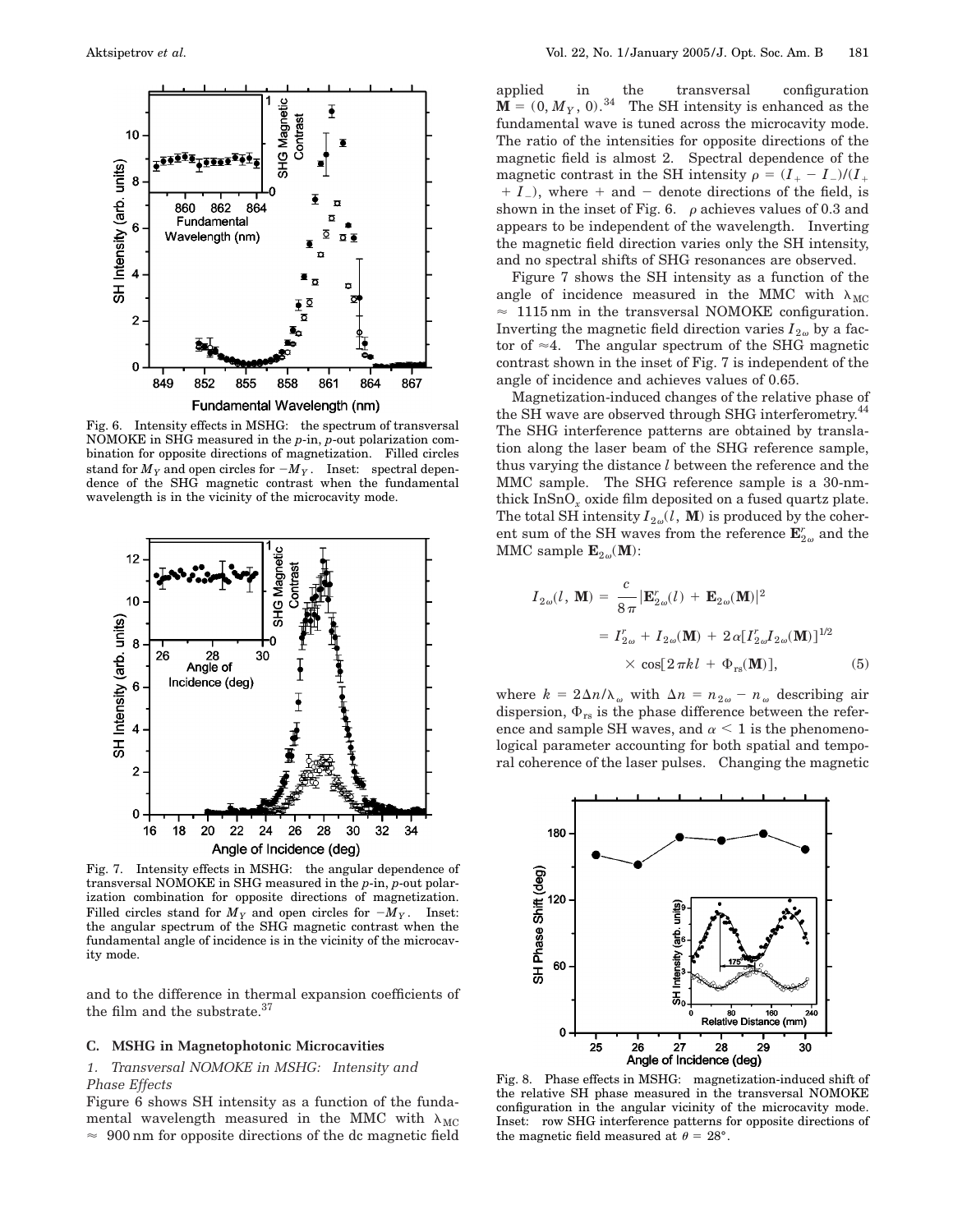

Fig. 9. SH-wave polarization diagrams measured for opposite directions of magnetic field applied in the longitudinal configuration to the MMC with  $\lambda_{MC} \approx 900$  nm. The angle of incidence is (a) 15° or (b) 30°. The zeroth value of the analyzer angle corresponds to the *p*-polarized SH wave. Curves are the fit to intensity of the linearly polarized wave.

field direction to the opposite one shifts the SHG interference patterns by almost half a period. This indicates the shift of the relative SH phase at  $\approx 180^\circ$ . The angular dependence of the SH phase shifts measured at the vicinity of the mode is shown in Fig. 8. The phase shifts areslightly smaller than 180 $^{\circ}$  and almost constant in  $\theta$ .

The SH intensity variations that are odd in the magnetization are observed only in the transversal NOMOKE configuration. In the *p*-in, *p*-out polarization combination, the nonmagnetic (crystallographic) SH field  $E<sup>NM</sup>$  is induced by the  $\chi_{zzz}$  ,  $\chi_{zxx}$  , and  $\chi_{xxz}$  elements of the  $\chi^{(2,0)}$ tensor. The magnetization-induced SH field  $E^{\text{M}}\exp(i\varphi_{\text{M}})$ is generated by the  $\chi_{xzzY}$ ,  $\chi_{zxzY}$ , and  $\chi_{xxxY}$  elements of the  $\chi^{(2,1)}$  tensor and is shifted in phase by  $\varphi_M$  with respect to the *E*NM field. Interference of the nonmagnetic and magnetization-induced SH fields leads to the cross term  $\pm 2E^{NM}E^{M}$  cos  $\varphi_M$  in the SH intensity. This term changes sign upon reversal of the magnetic field direction and results in the SH intensity variations, which are linear in **M**. The relative value of these variations depends on the phase shift  $\varphi_M$ . The constant value of  $\rho$  in the vicinity of the microcavity mode indicates that the SH fields  $E<sup>NM</sup>$ and  $E^M$  are enhanced similarly as a result of fundamental field localization. For the 1064-nm fundamental wavelength,  $\varphi_M$  takes values close to 0° or to 180° for opposite directions of **M**. This is seen in phase measurements, where the magnetization-induced shift of the relative SH phase is close to 180°. For small refraction angle  $\theta_{\omega}$  in the Bi:YIG layer and  $\varphi_M \approx 0$ , the ratio between  $E^{NM}$  and  $E^{\text{M}}$  can be estimated as

$$
E^{\text{NM}}/E^{\text{M}} \approx \chi_{xxx} M_Y / (2\chi_{zxx} \tan \theta_\omega). \tag{6}
$$

This gives the ratio of  $\chi_{xxx} M_Y/\chi_{zxx} \approx 0.15$  for  $\rho \approx 0.65$ .

## *2. Longitudinal and Polar NOMOKE in MSHG:*

#### *Polarization Effects*

Figure 9 shows dependences of the SH intensity on the orientation angle  $\Theta$  of the analyzer axis measured for opposite directions of magnetic field applied in the longitudinal NOMOKE configuration.<sup>35</sup> The fundamental radiation is *s* polarized and its wavelength is 868 nm, which corresponds to the microcavity mode. The SH wave is strongly linearly polarized. The longitudinal NOMOKE



Fig. 10. SH-wave polarization diagrams measured for opposite directions of magnetic field applied in the longitudinal configuration to the MMC with  $\lambda_{MC} \approx 1115$  nm. The angle of incidence is 28°. The zeroth value of the analyzer angle corresponds to the *p*-polarized SH wave. Curves are the fit to intensity of the linearly polarized wave.

manifests itself in the magnetization-induced rotation of the SH wave polarization. The angle of polarization rotation is  $\Delta\Theta = 38^{\circ}$  for angle of incidence of 30° and almost  $\Delta \Theta = 48^{\circ}$  for 15° incidence.

The magnetization-induced rotation of the SH wave polarization plane is increased as the fundamental radiation is tuned to the long-wavelength region. Figure 10 shows the SH-wave polarization diagrams measured for the *s*-polarized fundamental radiation with  $\lambda_{\omega}$  $= 1064$  nm. Magnetization-induced rotation of the polarization plane up to  $\Delta \Theta = 85^\circ$  is observed, while for the *p*-polarized fundamental radiation the  $\Delta\Theta$  value is  $\approx 60^{\circ}$ .

In the longitudinal NOMOKE configuration, the nonmagnetic and magnetization-induced SH fields are polarized orthogonally,  $E^{NM}$  being *p*-polarized and  $E^{M}$ , *s*-polarized, respectively. The magnetization-induced effects appear in rotation of the polarization plane of the total SH light. The SH intensity depends on the analyzer angle  $\Theta$  as

$$
I_{2\omega}(\Theta) \propto |E_p^{\text{NM}} \cos \Theta + E_s^{\text{M}} \exp(i \phi_{\text{M}}) \sin \Theta|^2, \quad (7)
$$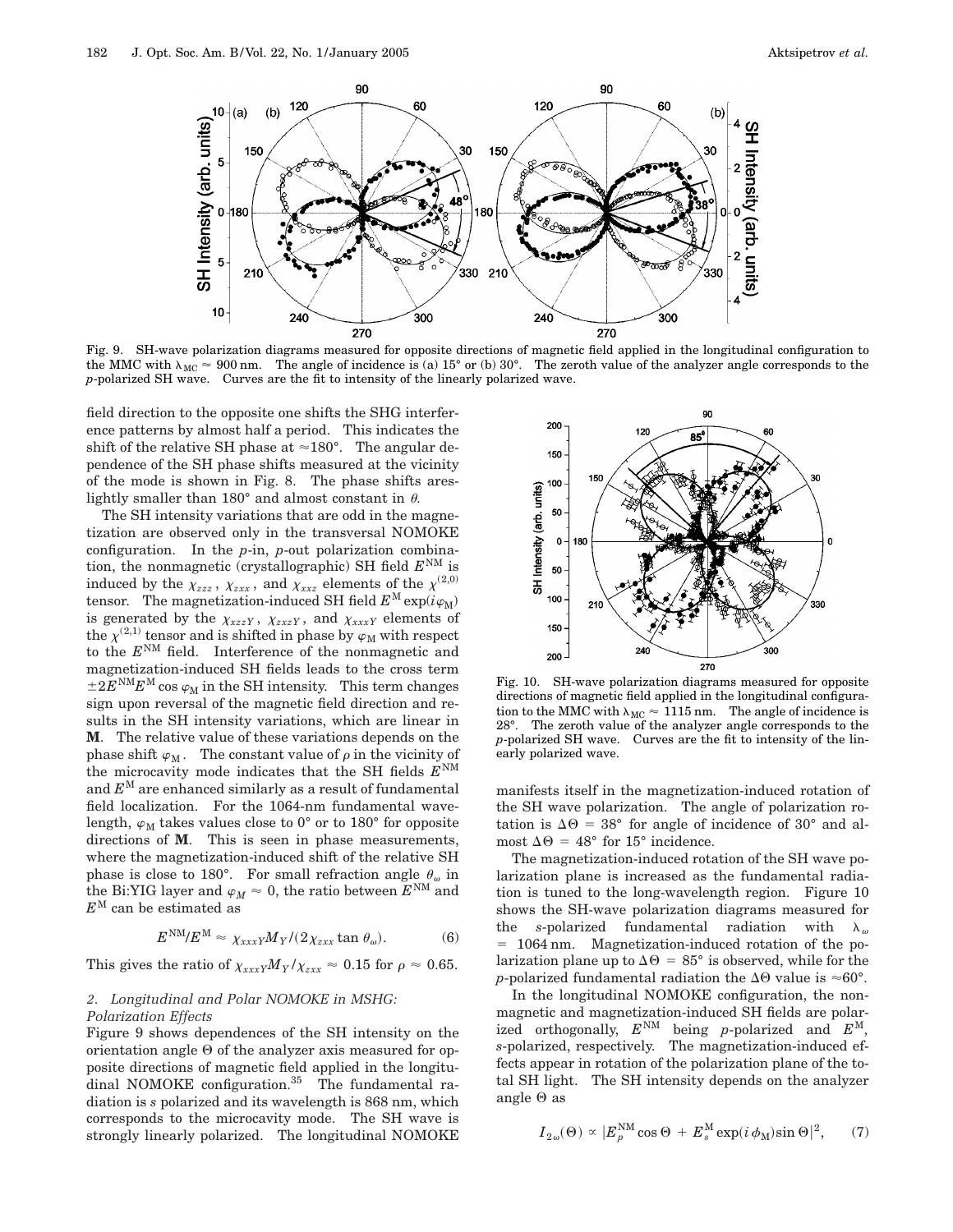where the phase shift  $\phi_M$  describes the SH-field ellipticity, and subscripts *s* and *p* indicate the polarization of corresponding SH fields. The SH wave is considered as linearly polarized with  $\phi_M \approx 0$ . The rotation angle of the SH-field polarization on reversal of the magnetic field direction is estimated as  $\Delta \Theta \approx 2 \arctan(E_s^{\rm M}/E_p^{\rm NM})$  and depends on the ratio of corresponding elements of the  $\chi^{(2,0)}$ and  $\chi^{(2,1)}$  tensors.<sup>35</sup> For the longitudinal NOMOKE configuration and the *s*-polarized fundamental radiation

$$
\Delta \Theta \approx 2 \arctan[\chi_{\text{yyX}} M_X/\chi_{\text{zyy}} \sin \theta_\omega]. \tag{8}
$$

For  $\Delta\Theta_{2\omega} = 48^\circ$  and  $\theta = 15^\circ$  this gives the ratio  $\chi_{\gamma\gamma\gamma X}M_X/\chi_{\gamma\gamma} \approx 0.1$  at  $\lambda_\omega = 870$  nm, which is close to the value of the  $\chi_{xxx} M_Y/\chi_{zxx}$  ratio estimated in transversal NOMOKE. For  $\Delta\Theta_{2\omega} = 85^\circ$ ,  $\theta = 28^\circ$ , it gives the ratio  $\chi_{\gamma\gamma\gamma X}M_X/\chi_{zyy} \approx 0.15$  at  $\lambda_\omega = 1064$  nm.

The spectrum of the polar NOMOKE is shown in Fig. 11. Tuning the fundamental wavelength through the microcavity mode leads to a gradual increase of  $\Delta\Theta$  from 1° to  $7^\circ$ . In the polar NOMOKE configuration,  $E_s^\text{M}$  is yielded by three sources. First is generation of the *s*-polarized, magnetization-induced SH field by the  $\chi_{yxzZ}$  element  $E_{s,1}^{\text{M}} = F_y^{2\omega} F_x^{\omega} F_z^{\omega} \chi_{y x z Z} M_Z I_{\omega}^{\quad 2}, \ \ \text{with} \ \ F_i^{\Omega} \ \ \text{as} \ \ \text{the} \ \ \text{Green's-}$ function correction for the corresponding component of the SH- or fundamental-wave amplitudes<sup>45</sup> and  $I_{\omega}$  as the fundamental-wave intensity. The second source is the generation of the *s*-polarized SH field through the  $\chi_{vzy}$  element of the crystallographic quadratic susceptibility  $E_{s,2}^{\rm M} = F_y^{2\omega} F_z^{\omega} F_{y}^{\omega} \chi_{yzy} I_{\omega}^{\ 2} \sin(\Theta_{\omega}/2),$  where  $\Theta_{\omega}$  is the linear (Faraday) rotation angle of the fundamental wave. The Faraday rotation of the fundamental radiation is greatly enhanced at the resonance with the microcavity mode as a result of multiple reflection in the Bi:YIG spacer<sup>30</sup> that is directly attributed to the nonreciprocity of the light propagation in the magnetic materials. Faraday rotation of the initially *p*-polarized fundamental wave is equivalent to the appearance of the *s*-polarized component of the fundamental radiation that allows generation of the *s*-polarized SH wave in the *m*-in, *s*-out polarization com-



Fig. 11. Polarization effects in MSHG: spectrum of the SHwave polarization rotation in MMC with  $\lambda_{MC} \approx 900$  nm on inversion of the magnetic field direction in the polar NOMOKE configuration.



Fig. 12. Intensity effects in MTHG: angular spectra of transversal NOMOKE in THG measured in MMC with  $\lambda_{MC}$  $\approx$  1115 nm for opposite directions of magnetization. Filled circles stand for  $M_Y$  and open circles for  $-M_Y$ . Squares show the THG magnetic contrast in the angular vicinity of the microcavity mode.

bination. The third source of the *s*-polarized SH wave is the Faraday rotation of the *p*-polarized SH wave  $E_{s,3}^{\text{M}}$  $E_P^{\text{NM}} \sin(\Theta_{2\omega}/2)$ , where  $\Theta_{2\omega}$  is the Faraday rotation angle of the SH wave. For small angles of incidence the contribution of the  $\chi_{zzz}$  susceptibility element is small  $\text{and}\,\, E_p^\text{NM}=[F_z^{2\,\omega}(F_x^\omega)^2\chi_{zxx}+F_x^{2\,\omega}F_z^\omega F_x^\omega\chi_{xzx}]I_\omega{}^2. \quad \text{For the}$ correct calculation of the total SH-wave polarization rota- $\textrm{tion \ \ } \tan \Delta \Theta = 2 (E_{s,1}^{\rm M} + E_{s,2}^{\rm M} + E_{s,3}^{\rm M})/E_{p}^{\rm NM}, \quad \textrm{one \ \ should}$ know the relation between the  $\chi_{yzy}$ ,  $\chi_{zxx}$ , and  $\chi_{xzx}$  elements. However, for our estimation, we assume them to be equal. For small refractive angles  $\theta_{\omega}$ , Green's- $\text{function corrections}~F_z^{2\omega} \text{, } F_z^{\omega} \rightarrow 0 \text{ and } F_x^{2\omega} \text{, } F_x^{\omega} \text{, } F_y^{\omega} \text{, } F_z^{\omega}$  $\rightarrow 1$ ,  $\tan \Delta \Theta \approx \Delta \Theta$ ,  $\sin \Theta_{2\omega} \approx \Theta_{2\omega}$ , and  $\sin \Theta_{\omega} \approx \Theta_{\omega}$ . The  $\Delta\Theta$  value can be estimated with these assumptions  $as^{25}$ 

$$
\Delta \Theta \approx \chi_{y x z Z} M_Z / \chi_{z x x} + \Theta_{\omega} / 2 + \Theta_{2\omega} . \tag{9}
$$

The first term on the right-hand side of Eq. (9) is wavelength-independent since the elements of the  $\chi^{(2,0)}$ and  $\chi^{(2,1)}$  tensors are constant within the narrow spectral region of the MC mode. The term  $\Theta_{2\omega}$  is also independent of  $\lambda_{\omega}$  because of large absorption at the SH wavelength. The second term  $\Theta/2$  as a function of  $\lambda_{\omega}$  and reaches a maximum for oblique angles of incidence when the *s* and *p* modes are overlapped. Note that the rotation of the SH field polarization plane through *nonmagnetic* quadratic susceptibility relates strongly to the symmetry of the magnetic spacer since it requires a nonzero  $\chi_{yzy}$  element.

#### **D. MTHG in Magnetophotonic Microcavities**

Magnetization-induced effects on the intensity of THG were studied for the transversal NOMOKE configuration. A symmetry analysis shows that for this geometry of the magnetic field application, elements of the cubic susceptibility tensor  $\chi^{(3,1)}$ , which are odd in the magnetization, lead to the appearance of additional contributions to the *p*-polarized THG signal. The experiments performed for the *p*-in, *p*-out polarization combination in the transver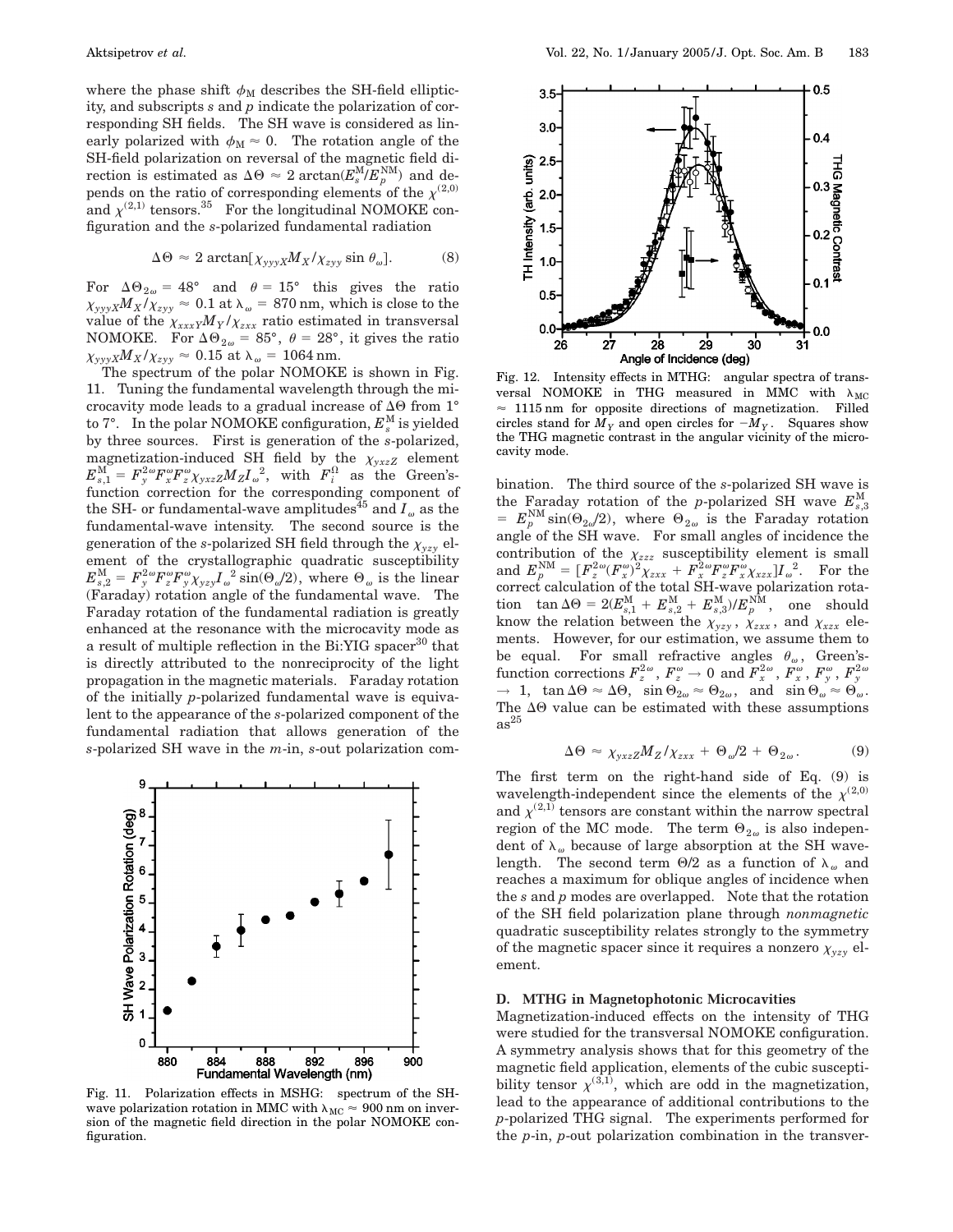sal NOMOKE do not reveal magnetization-induced variations of the THG intensity within the experimental accuracy, in contrast to a large magnetic variation in the SH intensity. To reveal a small magnetization-induced effect in the THG intensity, the following experimental scheme is chosen. The *p*-polarized THG intensity is measured while the polarization plane of the fundamental radiation is chosen to form an angle of 5–10° from the *s* polarization. For this polarization combination almost the entire magnetic component of the THG intensity generated by the  $\chi_{z\text{vvvX}}$  component is recorded that has interfered with a strongly suppressed, nonmagnetic *p*-in, *p*-out THG signal. Figure 12 shows the THG spectra measured in the wave-vector domain for the oppositely directed magnetic field in the transversal NOMOKE configuration. As in the magnetization-induced SHG, the THG magnetic contrast is determined by the expression  $\rho_{3\omega} = (I_+^{3\omega})$ -  $I^{3\omega}_{-}$  )/( $I^{3\omega}_{+}$  +  $I^{3\omega}_{-}$ ), where  $I^{3\omega}_{+}$  and  $I^{3\omega}_{-}$  are the THG intensities for the oppositely directed magnetic fields. The measured value of the magnetic contrast in the THG intensity is found to be  $\approx 0.1$  for the angles of incidence corresponding to the resonance with the microcavity mode.

The observed THG magnetic contrast is due to the THG by the  $\chi^{(3,1)}$  components and their interference with the nonmagnetic components due to the internal homodyne effect. This results in the revelation of a weak magnetic THG contribution against the background of a much stronger nonmagnetic THG. In this case, an estimate can be made for the  $\chi_{zyyyX}$  element as  $\chi_{zyyyX} \approx 10^{-3} \chi_{\rm eff}^{(3)}$ , where  $\chi_{\text{eff}}^{(3)}$  is the effective nonmagnetic cubic susceptibility responsible for the generation of the *p*-polarized TH field with *s*- or mixed-polarized fundamental radiation.

#### **E. Phase-Matched MSHG in Magnetophotonic Crystals**

Figure 13 shows the spectrum of the SH intensity measured in MPC for the *p*-in, *s*-out polarization combination in the longitudinal NOMOKE configuration. The spectrum demonstrates the resonance enhancement at  $\lambda_{\omega}$  $\approx$  1055 nm. The spectral position of the peak correlates with the long-wavelength PBG edge, which is blueshifted from 1110 nm for oblique angles of incidence. In the *p*-in, *s*-out polarization combination the nonmagnetic (crystal-



Fig. 13. Filled circles, intensity spectrum of the SH wave reflected from the MPC in the *p*-in, *s*-out polarization combination in longitudinal configuration of the dc-magnetic field application. Curve, the Faraday rotation spectrum at normal incidence.



Fig. 14. SHG spectra of the MPC in the *p*-in, *p*-out polarization combination and in transversal magnetic field configuration measured for opposite directions of the dc-magnetic field, open and filled circles, respectively. Curve, the Faraday rotation spectrum at normal incidence.

lographic) SH field  $E_{2\omega}^{\rm NM}$  induced by the  $\chi^{(2,0)}$  tensor is zero. Thus in longitudinal NOMOKE configuration as  $\mathbf{M} = (M_X, 0, 0)$ , the SH intensity is entirely associated with the magnetization-induced SH field  $E_{2\omega}^{\text{M}}$  induced by the  $\chi_{yxxX}$  and  $\chi_{yzzX}$  elements of the  $\chi^{(2,1)}$  tensor. The MSHG enhancement in MPCs is interpreted as the result of phase matching achieved when the fundamental wavelength is tuned across the PBG edge. This stems from comparison of amplitudes of the SHG resonances at PBG edges. The intensity enhancement at the longwavelength PBG edge of a MPC is at least five times larger than that at the short-wavelength edge. Spatial localization of the optical field is similar at both PBG edges, and the SHG enhancement yielded by this mechanism is expected to be the same order of magnitude. Inverting the magnetic field direction does not change the value of the SH intensity, indicating that  $E_{2\omega}^{\text{NM}} = 0$ . This is in contrast to the *p*-in, *p*-out polarization combination. In the transversal NOMOKE configuration the nonmagnetic SH field  $E_{2\omega}^{\text{NM}}$  interferes with the magnetizationinduced SH field  $E_{2\omega}^{\text{M}}$  exp( $i\varphi_M$ ). The intensity cross term  $\pm 2E_{2\omega}^{\text{NM}}E_{2\omega}^{\text{M}}$  cos  $\varphi_M$  changes sign on changing the magnetic field direction and manifests the internal homodyne effect in MSHG. This term leads to variations of the SH intensity that are linear in **M** and depend on the relative phase  $\varphi_{\text{M}}$  between  $E_{2\omega}^{\text{NM}}$  and  $E_{2\omega}^{\text{M}}$ . Figure 14 shows the SHG spectra measured for opposite directions of the magnetic field in the transversal NOMOKE configuration. The SH intensity is enhanced manyfold in the vicinity of 1050 nm corresponding to the phase-matched conditions for SHG at the long-wavelength PBG edge of the MPC. Changing the magnetic field direction varies the SH intensity approximately by a factor of seven at  $\lambda_{\omega} \approx 1055$  nm, which indicates the noticeable interference between the  $E_{2\omega}^{\text{NM}}$ and  $E_{2\omega}^{\text{M}}$  fields. At  $\lambda_{\omega} \approx 1025 \text{ nm}$  the SH intensity for one of the magnetic field directions is close to zero. This means that the contrast of the magnetization-induced variations in the SH intensity is close to unity, which is the upper limit for SHG magnetic contrast.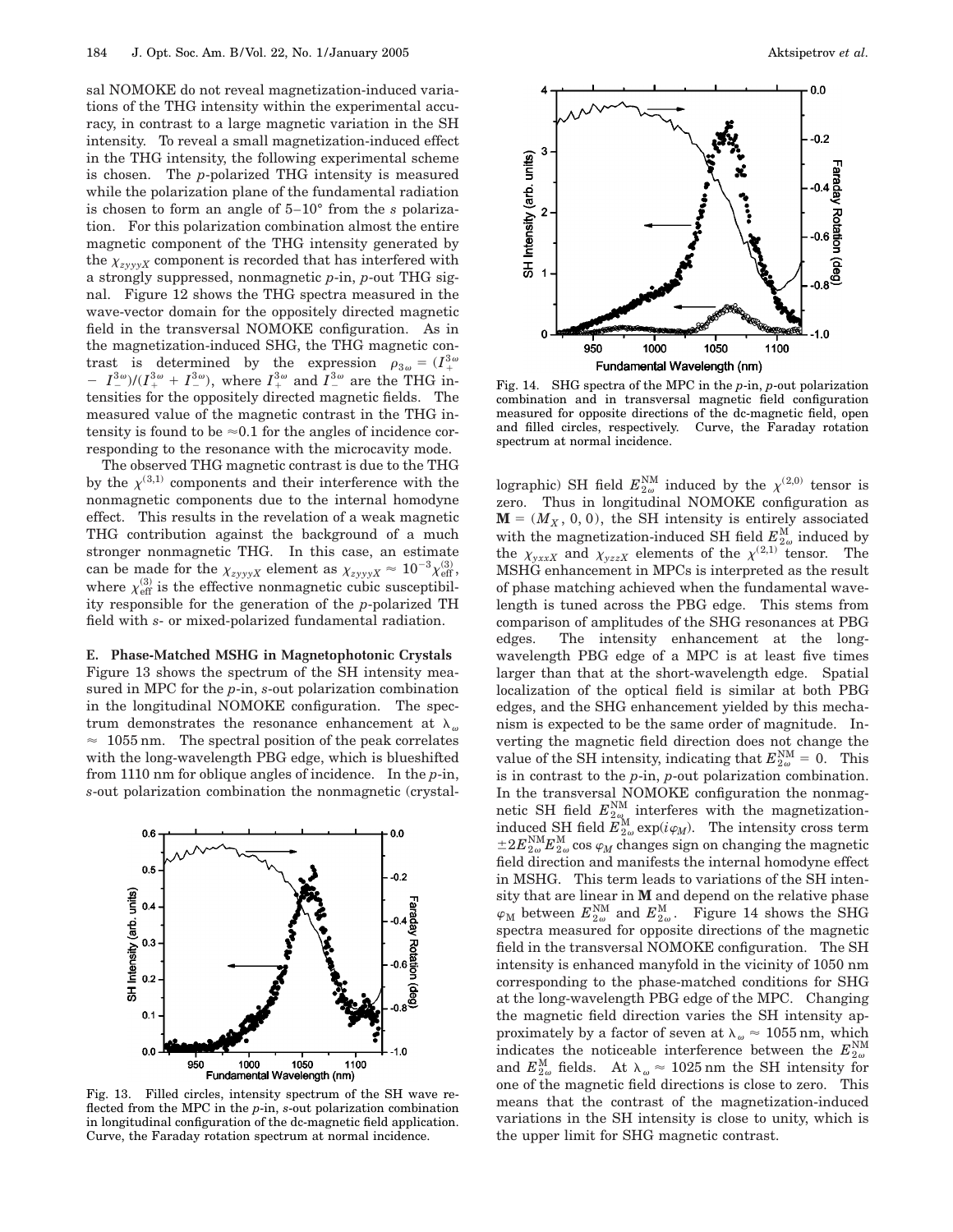## **5. CONCLUSIONS**

In summary the nonlinear magneto-optical Kerr effect has been studied in magnetophotonic crystals and microcavities. Magnetization-induced second-harmonic generation was observed in MMCs with the spacer formed from Bi-substituted yttrium iron garnet. Localization of the fundamental radiation resonant with the microcavity mode in the garnet spacer enhances manyfold the absolute values of both nonmagnetic (crystallographic) SHG and MSHG in the MMCs. The transversal NOMOKE in SHG reveals itself in the magnetization-induced variation of the SH intensity with the magnetic contrast up to 0.65, and in the large close to 180° shift of the relative SH phase. The large, up to 85° magnetization-induced rotation of the SH-wave-polarization plane is observed for the longitudinal NOMOKE configuration. Multiplereflection interference of the resonant fundamental radiation enhances additively the Faraday rotation of the fundamental-wave polarization. This results in enhancement of the SH-wave-polarization rotation in the polar configuration of the magnetic field.

Noticeable NOMOKE is observed in THG from MPCs. Magnetization-induced variations of the TH intensity with magnetic contrast up to 0.10 are observed in the transversal NOMOKE configuration.

MSHG reveals an intensity enhancement by a factor of more than  $10<sup>2</sup>$  when the fundamental radiation is tuned across the PBG gap edge of MPCs consisting of stacks of magnetic garnet layers. The enhancement is a manifestation of the phase matching for MSHG fulfilled at the PBG edge of MPCs.

### **ACKNOWLEDGMENTS**

The authors are pleased to acknowledge the assistance of R.V. Kapra in experiments, T. Yoshida and D. Kobayashi in sample fabrication, and A. V. Rassudov in tensorial calculations. This work is supported in part by the Russian Foundation for Basic Research (grants 04-02-16847 and 04-02-17059), the Presidential Grant for Leading Russian Science Schools (1604.2003.2), and grants-in-aid from the Ministry of Education, Science, Culture and Sport of Japan (14205045 and 14655119).

Corresponding author A. A. Fedyanin's e-mail address is fedyanin@shg.ru. O. A. Aktsipetrov's e-mail address is aktsip@shg.ru; his URL is http://www.shg.ru. M. Inoue's e-mail address is inoue\_mitsuteru@eee.tut.ac.jp.

## **REFERENCES**

- 1. K. Sakoda, *Optical Properties of Photonic Crystals* (Springer, Berlin, 2001).
- 2. M. Scalora, M. J. Bloemer, A. S. Manka, J. P. Dowling, C. M. Bowden, R. Viswanathan, and J. W. Haus, "Pulsed secondharmonic generation in nonlinear, one-dimensional, periodic structures,'' Phys. Rev. A **56**, 3166–3174 (1997).
- 3. N. Bloembergen and J. Sievers, ''Nonlinear optical properties of periodic laminar structures,'' Appl. Phys. Lett. **17**, 483–485 (1970).
- 4. J. P. van der Ziel and M. Ilegems, "Optical second-harmonic generation in periodic multilayer GaAs- $Al<sub>0.3</sub>Ga<sub>0.7</sub>As$  structures,'' Appl. Phys. Lett. **28**, 437–439 (1976).
- 5. Y. Dumeige, P. Vidakovic, S. Sauvage, I. Sagnes, J. A. Lev-

enson, C. Sibilia, M. Centini, G. D'Aguanno, and M. Scalora, "Enhancement of second-harmonic generation in a one-dimensional semiconductor photonic bandgap,'' Appl. Phys. Lett. **78**, 3021–3023 (2001).

- 6. A. V. Balakin, V. A. Bushuev, N. I. Koroteev, B. I. Mantsyzov, I. A. Ozheredov, A. P. Shkurinov, D. Boucher, and P. Masselin, ''Enhancement of second-harmonic generation with femtosecond laser pulses near the photonic band edge for different polarizations of incident light,'' Opt. Lett. **24**, 793–795 (1999).
- 7. T. V. Dolgova, A. I. Maidykovski, M. G. Martemyanov, A. A. Fedyanin, O. A. Aktsipetrov, G. Marowsky, V. A. Yakovlev, and G. Mattei, "Giant microcavity enhancement of secondharmonic generation in all-silicon photonic crystals,'' Appl. Phys. Lett. **81**, 2725–2727 (2002).
- 8. J. Trull, R. Vilaseca, J. Martorell, and R. Corbalan, ''Second-harmonic generation in local modes of a truncated periodic structure,'' Opt. Lett. **20**, 1746–1748 (1995).
- 9. H. Cao, D. Hall, J. Torkelson, and C.-Q. Cao, "Large enhancement of second-harmonic generation in polymer films by microcavities,'' Appl. Phys. Lett. **76**, 538–540 (2001).
- 10. S. Lettieri, S. D. Finizio, P. Maddalena, V. Ballarini, and F. Giorgis, ''Second-harmonic generation in amorphous silicon nitride microcavities,'' Appl. Phys. Lett. **81**, 4706–4708 (2002).
- 11. T. V. Dolgova, A. I. Maidykovski, M. G. Martemyanov, A. A. Fedyanin, O. A. Aktsipetrov, D. Schuhmacher, G. Marowsky, V. A. Yakovlev, G. Mattei, N. Ohta, and S. Nakabayashi, ''Giant optical second-harmonic generation in single and coupled microcavities on the base of one-dimensional photonic crystals,'' J. Opt. Soc. Am. B **19**, 2129–2140 (2002).
- 12. O. A. Aktsipetrov, O. V. Braginskii, and D. A. Esikov, ''Nonlinear optics of gyrotropic media: second-harmonic generation in rare-earth iron garnets,'' Sov. J. Quantum Electron. **20**, 259–263 (1990).
- 13. O. A. Aktsipetrov, O. V. Braginskii, and D. A. Esikov, ''Magnetization-induced second-harmonic generation in thin granular films,'' in *Proceedings of 13th International Conference on Coherent and Nonlinear Optics, ICONO-13*, Vol. 2 (Academkniga, Minsk, USSR, 1988), p. 142.
- 14. J. Reif, J. C. Zink, C.-M. Schneider, and J. Kirschner, "Effects of surface magnetism on optical second-harmonic generation,'' Phys. Rev. Lett. **67**, 2878–2881 (1991).
- 15. J. Reif, C. Rau, and E. Matthias, "Influence of magnetism on second-harmonic generation,'' Phys. Rev. Lett. **71**, 1931– 1934 (1993).
- 16. G. Spierings, V. Koutsos, H. A. Wierenga, M. W. J. Prins, D. Abraham, and T. Rasing, "Optical second-harmonic generation study of interface magnetism,'' Surf. Sci. **287–288**, 747–749 (1993).
- 17. G. Spierings, V. Koutsos, H. A. Wierenga, M. W. J. Prins, D. Abraham, and T. Rasing, ''Interface magnetism studied by optical second-harmonic generation,'' J. Magn. Magn. Mater. **121**, 109–111 (1993).
- 18. B. Koopmans, M. G. Koerkamp, and T. Rasing, "Observation of large Kerr angles in the nonlinear optical response from magnetic multilayers,'' Phys. Rev. Lett. **74**, 3692–3695 (1995).
- 19. A. Kirilyuk, T. Rasing, B. Doudin, and J.-P. Ansermet, ''Nonlinear magneto-optical response of Co–Cu multilayered nanowires (abstract),'' J. Appl. Phys. **81**, 4723 (1997).
- 20. V. V. Pavlov, R. V. Pisarev, A. Kirilyuk, and T. Rasing, ''Observation of a transversal nonlinear magneto-optical effect in thin magnetic garnet films,'' Phys. Rev. Lett. **78**, 2004– 2007 (1997).
- 21. O. A. Aktsipetrov, V. A. Aleshkevich, A. V. Melnikov, T. V. Misuryaev, T. V. Murzina, and V. V. Randoshkin, ''Magnetic field induced effects in optical second-harmonic generation from iron-garnet films,'' J. Magn. Magn. Mater. **165**, 421– 423 (1997).
- 22. V. N. Gridnev, V. V. Pavlov, R. V. Pisarev, A. Kirilyuk, and T. Rasing, ''Second-harmonic generation in anisotropic magnetic films,'' Phys. Rev. B **63**, 184407–184417 (2001).
- 23. T. V. Murzina, E. Ganshina, V. S. Guschin, T. V. Misuryaev, and O. A. Aktsipetrov, ''Nonlinear magneto-optical Kerr effect and second-harmonic generation interferometry in